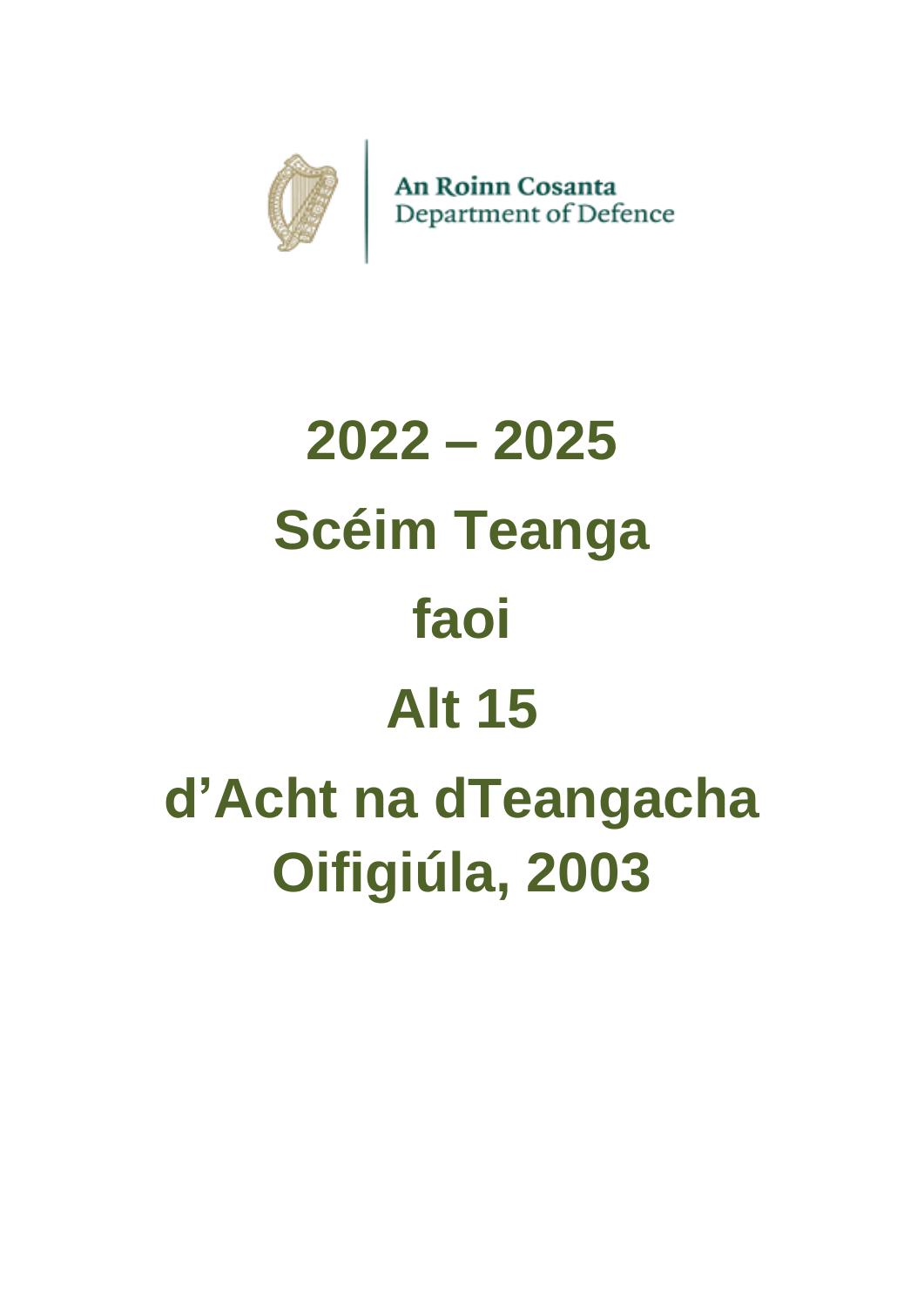# **CLÁR ÁBHAR**

## **CAIBIDIL 1: RÉAMHRÁ AGUS CÚLRA**

| 1.1 Réamhrá                                  | 3  |
|----------------------------------------------|----|
| 1.2 An Scéim Teanga a Ullmhú                 | 3  |
| 1.3 Ábhar na Scéime Teanga                   | 3  |
| 1.4 Dáta Thosach Feidhme na Scéime           | 4  |
| 1.5 Forbhreathnú ar an Roinn Cosanta         | 4  |
| 1.6 Custaiméirí agus Páirtithe Leasmhara     | 5  |
| 1.7 Measúnú ar a mhéid atá seirbhísí ar fáil | 5. |

# **CAIBIDIL 2: SEIRBHÍSÍ/GNÍOMHAÍOCHTAÍ GINEARÁLTA NA ROINNE A CHUR AR FÁIL**

| 2.1 Modhanna cumarsáide leis an bpobal  | 6 |
|-----------------------------------------|---|
| 2.2 Seirbhísí i mBéarla amháin          | 6 |
| 2.3 Seirbhísí i nGaeilge agus i mBéarla | 6 |
| 2.4 Seirbhísí i na Gaeilge amháin       | 6 |
| 2.5 Láithreán Gréasáin na Roinne        |   |
| 2.6 Óráidí agus Ráitis                  |   |
| 2.7 Pointí teagmhála leis an bPobal     |   |
| 2.8 An Líonra Gaeilge                   |   |
|                                         |   |

# **CAIBIDIL 3: FEABHSÚ SEIRBHÍSÍ LE CUR AR FÁIL GO DÁTHEANGACH**

| 3.1 Seirbhísí Dátheangacha                            | 8  |
|-------------------------------------------------------|----|
| 3.2 Socrúchán Foirne                                  | 9  |
| 3.3 Poist Ainmnithe Ghaeilge                          | 9  |
| 3.4 Foghlaim agus Forbairt Daoine                     | 9  |
| <b>3.5 DNET</b>                                       | 10 |
| 3.6 Logainmneacha Gaeltachta                          | 10 |
| 3.7 An Straitéis 20 Bliain don Ghaeilge 2010-2030     | 10 |
| 3.8 Cosaint Shibhialta                                | 11 |
| CAIBIDIL 4: MONATÓIREACHT AGUS ATHBHREITHNIÚ          | 12 |
| <b>CAIBIDIL 5: AN SCÉIM CHOMHAONTAITHE A PHOIBLIÚ</b> | 13 |
| Aguisín - Tábla Forálacha                             | 14 |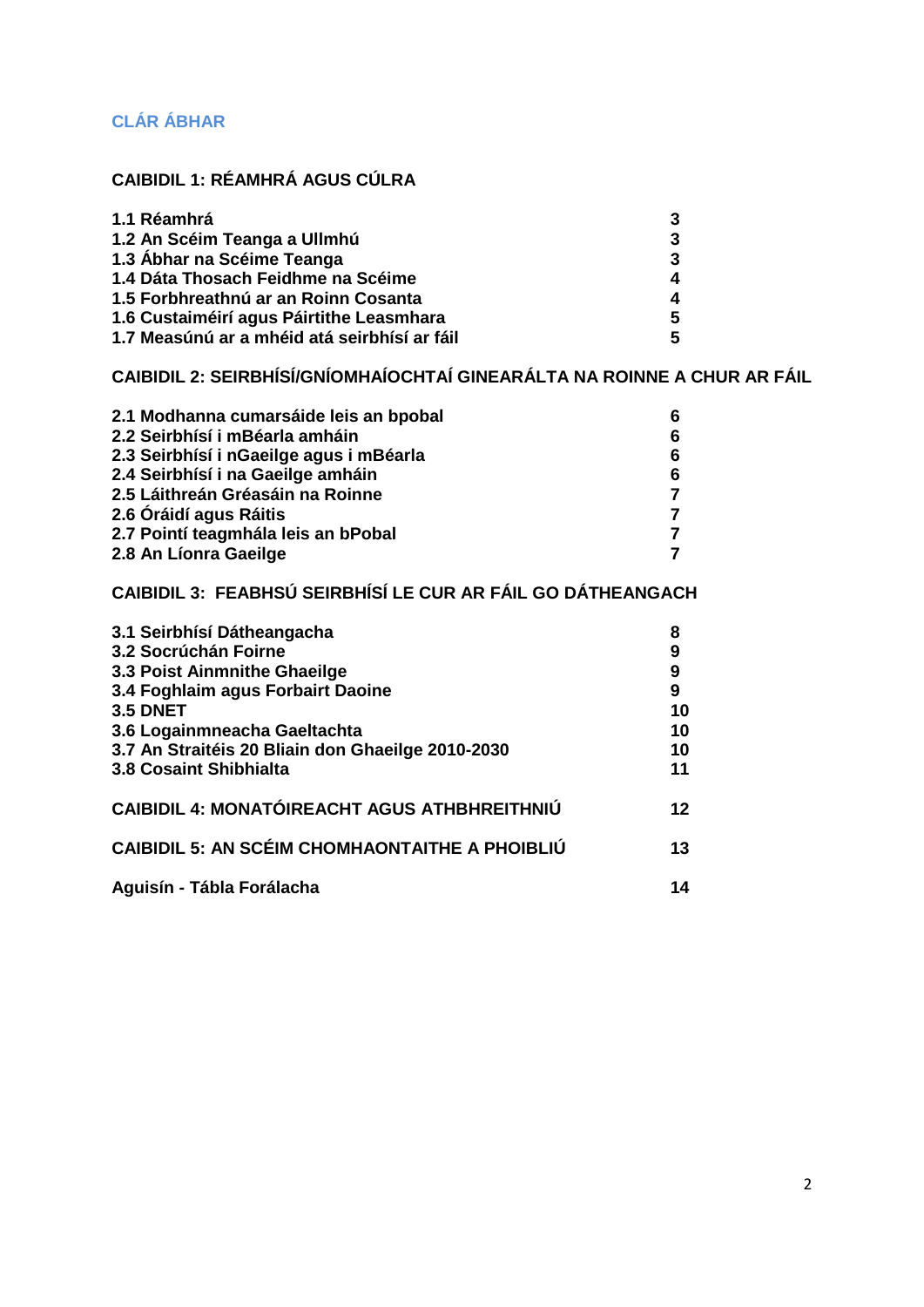#### **RÉAMHRÁ AGUS CÚLRA**

#### **1.1 RÉAMHRÁ**

D'ullmhaigh an Roinn Cosanta an Scéim Teanga seo de réir Acht na dTeangacha Oifigiúla, 2003. Is é príomhchuspóir an Achta a chinntiú go mbíonn fáil níos fearr ar sheirbhís phoiblí trí Ghaeilge agus go mbíonn siad ar chaighdeán níos airde. Cumhdaíonn an ceathrú scéim seo an tréimhse ó 2022 go 2025.

**\_\_\_\_\_\_\_\_\_\_\_\_\_\_\_\_\_\_\_\_\_\_\_\_\_\_\_\_\_\_\_\_\_\_\_\_\_\_\_\_\_\_\_\_\_\_\_\_\_\_\_\_\_\_\_\_\_\_\_\_\_\_\_\_\_\_\_\_\_\_\_\_\_**

Foráiltear san Acht go n-ullmhaíonn comhlachtaí poiblí scéim reachtúil ina sonraítear na seirbhísí a sholáthróidh siad:

- trí mheán na Gaeilge
- trí mheán an Bhéarla
- trí mheán na Gaeilge agus an Bhéarla

agus na bearta a ghlacfar le cinntiú, maidir le haon seirbhís nach gcuireann an Roinn ar fáil trí mheán na Gaeilge, go gcuirfear ar fáil ar an gcaoi sin í laistigh de thréimhse ama aontaithe.

#### **1.2 An Scéim Teanga a Ullmhú**

Faoi alt 13 den Acht, chuaigh an Roinn i mbun comhairliúchán poiblí chun an Scéim a ullmhú.

#### **1.3 Ábhar na Scéime Teanga**

Tá an Roinn Cosanta treoraithe ag an bprionsabal gur chóir an soláthar ar Sheirbhísí Gaeilge a bheith bunaithe ar na rudaí seo a leanas:

- Bunleibhéal an éilimh ar sheirbhísí faoi leith i nGaeilge
- An tábhacht atá le cur chuige forghníomhach maidir le seirbhísí dá leithéid a sholáthar
- Na hacmhainní, acmhainní daonna agus airgeadais, agus cumas an chomhlachta atá i gceist teacht ar an gcumas teanga a theastaíonn nó an cumas sin a fhorbairt

Cuireann an Scéim leis na gealltanais a bhí leagtha amach i Scéimeanna na Roinne roimhe sin ar tugadh feidhm dóibh i 2007, 2010 agus i 2014, faoi seach. Cuireann sí freisin le prionsabail na Seirbhíse Custaiméara ar Ardchaighdeán agus leis na gealltanais atá leagtha amach sa Phlean Gníomhaíochta um Sheirbhís do Chustaiméirí agus sa Chairt Chustaiméirí chun cinntiú gur féidir le custaiméirí ar mian leo gnó a dhéanamh trí Ghaeilge déanamh amhlaidh. Cuimsítear inti gealltanas chun measúnú a dhéanamh, ar bhonn leanúnach, ar an éileamh ar sheirbhísí trí Ghaeilge agus chun cinntiú go leanfaidh an Roinn uirthi ag freastal ar an éileamh seo ar bhealach beartaithe.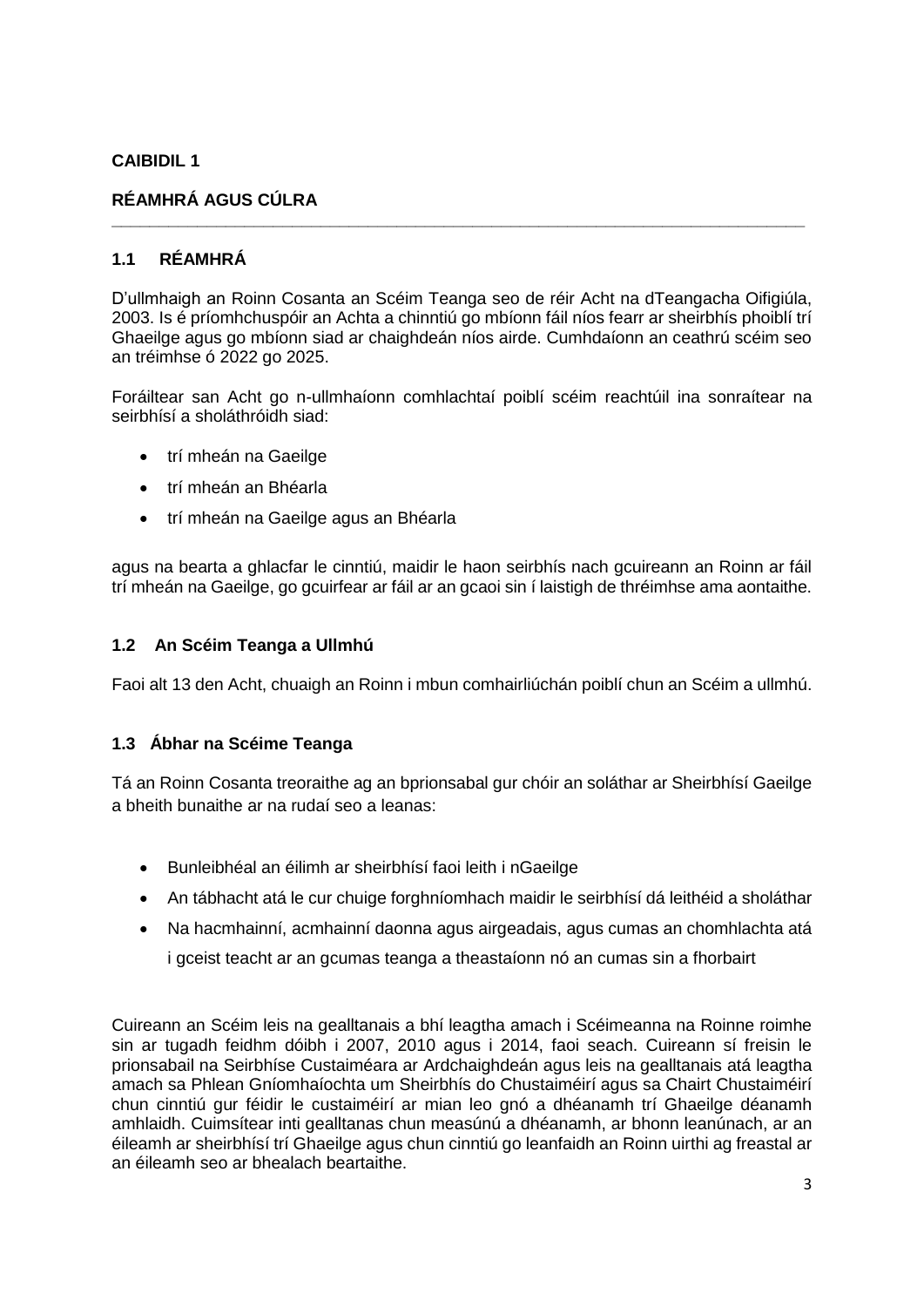#### **1.4 Dáta Thosach Feidhme na Scéime**

Dheimhnigh an tAire Turasóireachta, Cultúir, Ealaíon, Gaeltachta, Spóirt agus Meán an Scéim seo. Tá feidhm léi ón 02.02.22 i gcomhréir le halt 14(3) den Acht, fanann scéimeanna teanga i bhfeidhm ar feadh tréimhse 3 bliana nó go dtí go mbeidh scéim nua ann, cibé acu is déanaí.

#### **1.5 Forbhreathnú ar an Roinn Cosanta**

#### **Misean agus Cuspóirí**

Bunaíodh an Roinn Cosanta le hAcht na n-Airí agus na Rúnaithe, 1924 agus sannann an tAcht di "riara agus gnó Fórsaí Cosanta Mileata Shaorstáit Éireann do thógáil, do thréineáil, do chóghléasa, do choinneáil suas, do ghléasa, do bhainistí, do smachtú, do regleáil, agus do stiúrú do réir dlí".

Is é misean na Roinne Cosanta soláthar a dhéanamh do chosaint mhíleata an Stáit, cur le síocháin agus slándáil náisiúnta agus idirnáisiúnta agus gach ról eile a shannann an Rialtas a chomhlíonadh.

Is é príomhról ghné shibhialta na Roinne Cosanta chun tacú leis an Aire mar cheann na Roinne agus, ach go háirithe, chun comhairle faoi bheartas agus tacaíocht a sholáthar faoi cheisteanna Cosanta.

Cuimsítear ann sin cabhrú le foirmiú beartais agus cur i bhfeidhm beartais faoi mar a ordaíonn an tAire, chomh maith le feidhmeanna riaracháin. Is é an tArd-Rúnaí príomhchomhairleoir beartais cosanta an Aire.

Tá roinnt róil ar leith ag an ngné shibhialta, chomh maith, lena n-áirítear beartas dlíthiúil, rialála agus dlíthíochta agus ceisteanna gaolmhara a bhainistiú thar ceann an Aire; bainistíocht ceisteanna acmhainní daonna agus caidrimh thionsclaíoch; agus comhordú sholáthar na seirbhísí slándála, éigeandála agus pobail ag na Fórsaí Cosanta ina measc siúd.

Anuas air sin, soláthraítear sa ghné shibhialta idirchaidreamh idir na Fórsaí Cosanta agus Ranna Rialtais, údaráis phoiblí, an AE agus ionadaithe poiblí eile. Comhordaíonn an ghné shibhialta beartas maidir le hoibríochtaí thar lear, ar mhaithe le gealltanais na hÉireann i limistéar na slándála agus an choimeádta síochána idirnáisiúnta, chomh maith.

Déanann státseirbhísigh bainistíocht airgeadais agus feidhmeanna airgeadais a dhíscaoileadh i dtaobh ról an Ard-Rúnaí mar Oifigeach Cuntasaíochta agus cuireann siad párolla ar fáil agus déanann siad cláir mhóra soláthair agus bhonneagracha a bhainistiú. Rinneadh mórmhéid údarás airgeadais a tharmligean d'Óglaigh na hÉireann le blianta beaga anuas, go háirithe i limistéar soláthar earraí agus seirbhísí.

Cuspóirí:

- Comhairle thráthúil agus ábhartha agus mhíleata a sholáthar
- An Páipéar Bán um Chosaint a chur i bhfeidhm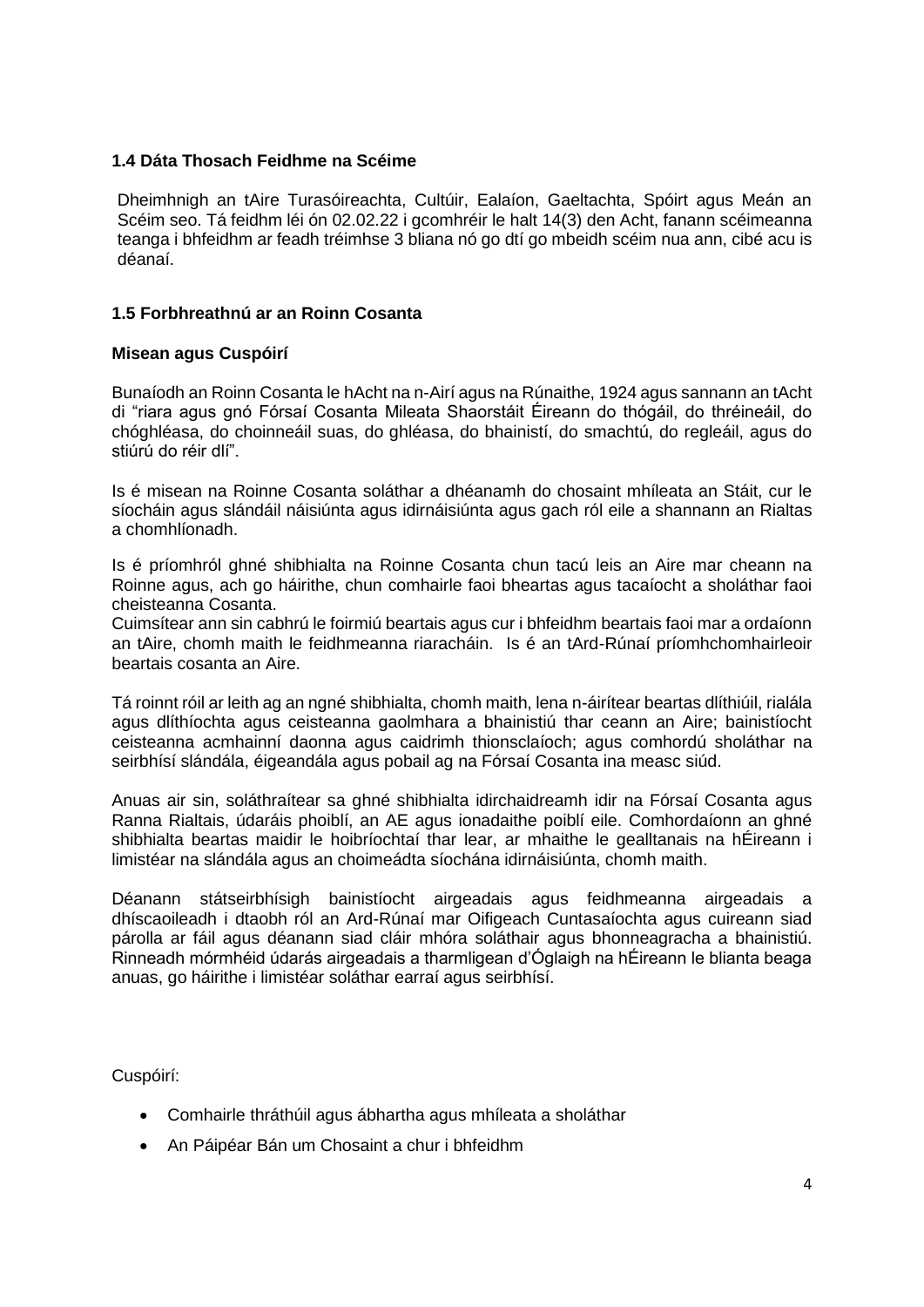- Cur le slándáil náisiúnta agus idirnáisiúnta agus beartas cosanta
- Barr feabhais a chur ar chomhoibriú beartais thrasghearrthaigh

Foráiltear sna hAchtanna Cosanta 1954 go 2015 an bunús reachtúil d'Óglaigh na hÉireann. Cuireann na Fórsaí Cosanta Scéim Teanga Oifigiúil le chéile agus cuimsítear Ceanncheathrú Óglaigh na hÉireann, arb é sin gné mhíleata na Roinne Cosanta, laistigh den Scéim sin.

#### **1.6 Custaiméirí agus Páirtithe Leasmhara**

Cuireann an Roinn seirbhísí ar fáil don phobal trí Ranna agus ghníomhaireachtaí Rialtais eile go príomha agus, mar sin, níl ach teagmháil dhíreach theoranta aici leis an bpobal i gcoitinne. Mar shampla, níl aon oifigí poiblí, chuntair phoiblí ná ionaid glaonna ann áit a bhféadann an saoránach aonair seirbhísí a iarraidh ar éileamh. Déanann baill den phobal teagmháil leis an Roinn, mar sin féin, ar fhaisnéis nó maidir le ceisteanna eile le haghaidh eolais nó le fiosruithe a bpléann na brainsí cuí sa Roinn leo. Ina theannta sin tá ról tábhachtach ag Brainse Cumarsáide na Roinne maidir le heolas a chur in iúl don phobal i gcoitinne.

#### **1.7 Measúnú ar a mhéid atá seirbhísí ar fáil**

Cuireann an Roinn roinnt seirbhísí ar fáil go dátheangach faoi láthair, mar shampla, tá foilseacháin chorparáideacha na Roinne – tá a cuid Ráiteas Straitéise, Tuarascálacha Bliantúla, a Plean Gníomhaíochta um Sheirbhís do Chustaiméirí agus a cuid Cairteacha Custaiméara ar fáil trí Ghaeilge agus i mBéarla.

Is é cuspóir na Ceathrú Scéime seo ná cur tuilleadh leis an leibhéal seirbhíse le linn shaol ré na Scéime (2022-2025) trí chultúr dearfach a fhorbairt a spreagann úsáid na Gaeilge laistigh den Roinn agus sa phlé lenár gcuid custaiméirí.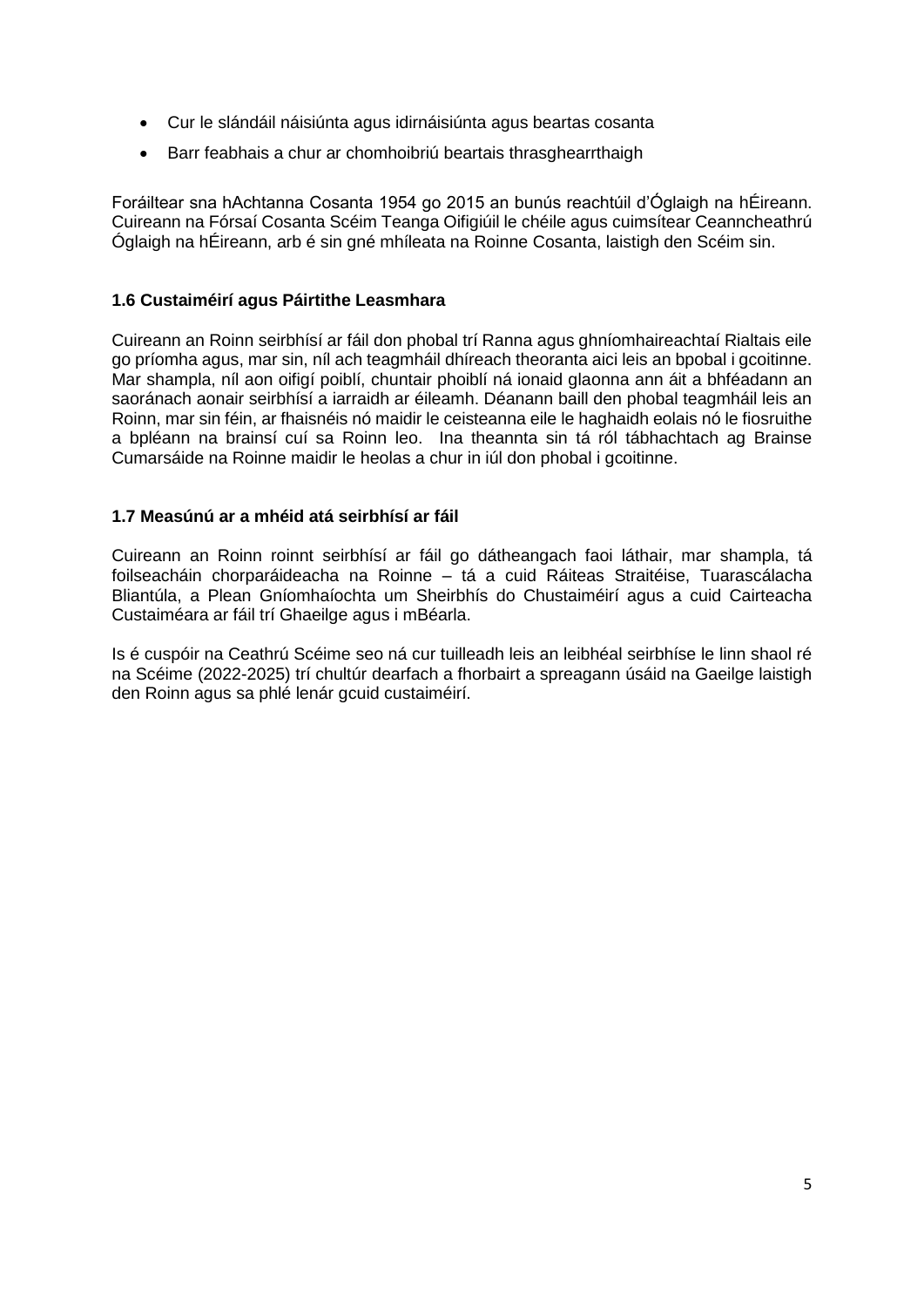#### **SEIRBHÍSÍ/GNÍOMHAÍOCHTAÍ GINEARÁLTA NA ROINNE A CHUR AR FÁIL**

Leagtar amach sa chaibidil seo na bealaí ina gcuireann an Roinn a cuid seirbhísí ar fáil faoi láthair trí Bhéarla amháin, trí Ghaeilge agus Bhéarla agus trí Ghaeilge amháin.

**\_\_\_\_\_\_\_\_\_\_\_\_\_\_\_\_\_\_\_\_\_\_\_\_\_\_\_\_\_\_\_\_\_\_\_\_\_\_\_\_\_\_\_\_\_\_\_\_\_\_\_\_\_\_\_\_\_\_\_\_\_\_\_\_\_\_\_\_\_\_\_\_\_**

#### **2.1 I measc na modhanna cumarsáide leis an bpobal tá siad seo a leanas:**

- Seirbhísí Gutháin
- Preaseisiúintí
- Comhfhreagras Scríofa
- R-phost
- Láithreáin Ghréasáin
- Bileoga Eolais
- Foirmeacha Iarratais
- Na Meáin Shóisialta

\**Ar mhaithe le héascaíocht, tá mionsonraí le fáil san Aguisín ar Leathanach 13.*

#### **2.2 Seirbhísí i mBéarla amháin**

Leanfar ar aghaidh ag déanamh tuarascálacha atá dírithe ar ghrúpaí speisialaithe, na tuarascálacha sin nach bhfuil moltaí beartais iontu agus nach scaiptear ach ar bhonn teoranta a eisiúint i mBéarla amháin le linn thréimhse na Scéime.

#### **2.3 Seirbhísí i nGaeilge agus i mBéarla**

Bíonn doiciméid chorparáideacha na Roinne ar fáil i mBéarla agus i nGaeilge mar seo a leanas:-

- Tuarascáil Bhliantúil
- Ráiteas Straitéise
- Plean Gníomhaíochta Seirbhíse do Chustaiméirí
- Cairt Chustaiméirí
- Leabhair Thagartha Alt 15 agus 16 (faoi na hAchtanna um Shaoráil Faisnéise)

#### **2.4 Seirbhísí i na Gaeilge amháin**

Bunaíodh grúpa cainteoirí Gaeilge ar bhonn deonach chun cabhrú le Brainsí atá ag cur seirbhísí ar fáil trí Ghaeilge. Ina theannta sin, tá liosta d'aistritheoirí creidiúnaithe ar fáil chun tacú le soláthar seirbhísí trí Ghaeilge. Níl aon Bhrainsí sa Roinn a gceanglaítear orthu seirbhísí a sholáthar i nGaeilge amháin.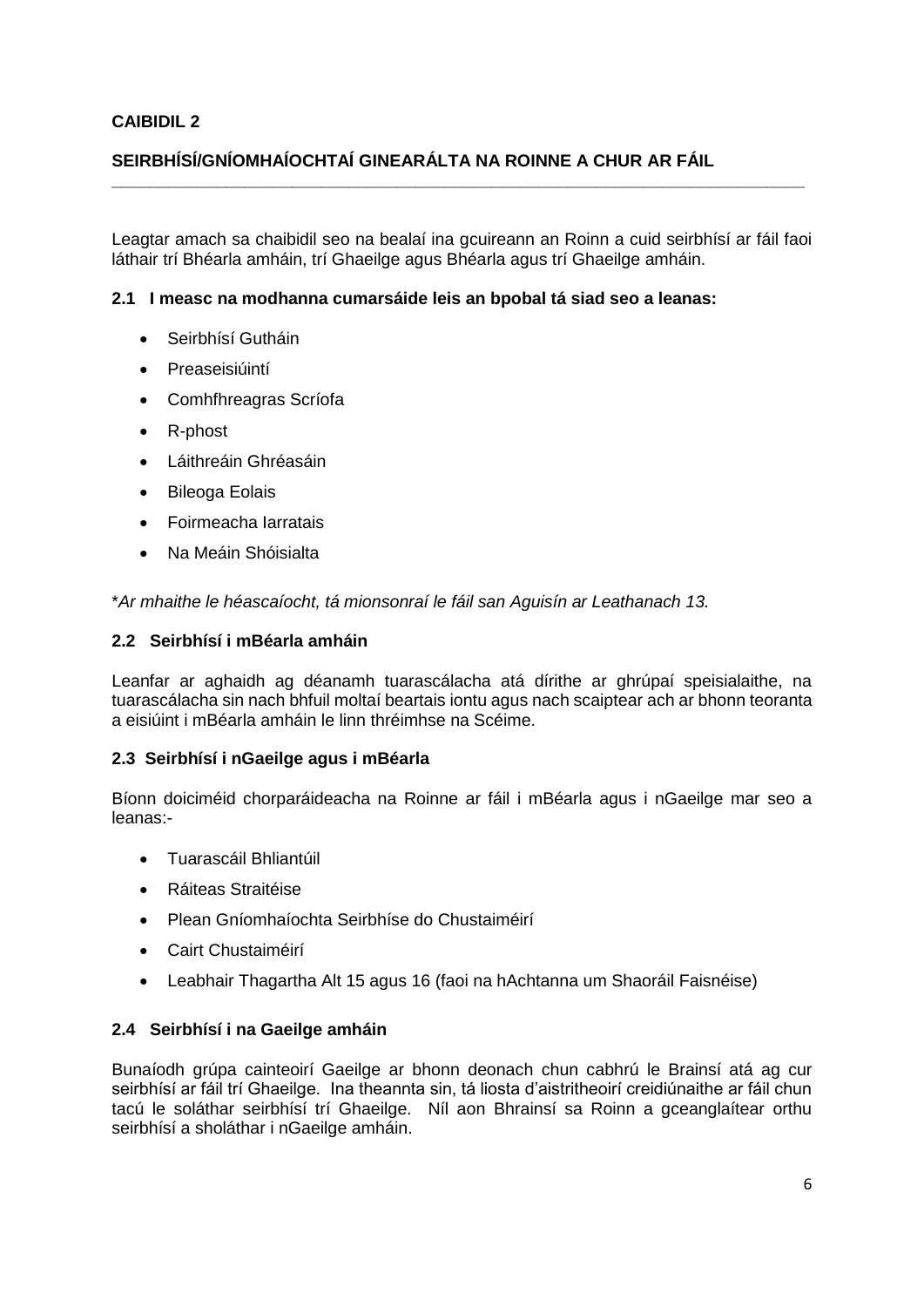#### **2.5 Láithreán Gréasáin na Roinne**

Is é www.defence.ie láithreán gréasáin na Roinne agus tá an t-ábhar statach go léir dátheangach. Leanfar lenár mbeartas reatha trína gcinntítear go ndéantar gach ábhar corparáideach a chuirtear ar fáil i mBéarla a chur ar fáil i nGaeilge ar an láithreán gréasáin.

Tá láithreáin ghréasáin ar leithligh ag roinnt Brainsí sa Roinn freisin. Is iad sin láithreáin ghréasáin na hOifige um Pleanáil Éigeandála: www.emergencyplanning.ie, www.winterready.ie agus www.summerready.ie agus láithreán gréasáin Chosaint Shibhialta www.civildefence.ie. Tá na láithreáin ghréasáin go léir seo dátheangach.

Déanann an Roinn Cosanta roinnt cainéil mheán sóisialta oifigiúla a chur ar fáil. Is é an príomhchainéal meáin shóisialta faoi láthair don Roinn a gcuntas Twitter, @IRLDeptDefence, agus cuirtear seo ar fáil anuas ar an Oifig Pleanála Éigeandála, (@ EmergencylE) agus Brainse Chosaint Shibhialta (@CivilDefenceIRL). Ar aon dul lenár mbeartas oscailteachta, trédhearcachta, agus tiomantas do chaighdeáin níos airde de sheirbhísí poiblí trí Ghaeilge a bhaint amach, eiseoidh an Roinn seo roinnt Tvuíteanna i nGaeilge.

#### **2.6 Óráidí agus Ráitis**

Leanfar leis na hóráidí agus na ráitis, lena n-áirítear iad siúd a dhéanann an tAire agus an tAire Stáit, a chur ar fáil sa teanga (sna teangacha) ina dtugtar iad.

#### **2.7 Pointí teagmhála leis an bPobal**

Is gnách gurb iad na baill foirne fáiltithe agus lasc-chláir an chéad phointe teagmhála leis an bpobal. Seo a leanas beartas na Roinne:-

- Tugann baill foirne fáiltithe/lasc-chláir ainm na Roinne i nGaeilge;
- Tá na beannachtaí bunúsacha sa Ghaeilge ar eolas ag na baill foirne fáiltithe/lascchláir;
- Tá socruithe oiriúnacha i bhfeidhm ionas go bhféadann siad baill den phobal a chur i dteagmháil, gan mhoill, leis an oifigeach atá freagrach as an tseirbhís a theastaíonn a chur ar fáil trí Ghaeilge.
- Trína chur in iúl do chustaiméirí go forghníomhach go bhfuil an rogha ann déileáil leis an Roinn trí Ghaeilge;

trí fhógraí a chur suas ag limistéir fáiltithe, mar shampla, ag tabhairt le fios go bhfuil seirbhísí Gaeilge ar fáil.

#### **2.8 An Líonra Gaeilge**

Leanfaidh an Líonra Gaeilge sa Roinn, a bunaíodh le linn na chéad Scéime, air ag feidhmiú na Scéime agus ag cabhrú le hí a chur i bhfeidhm.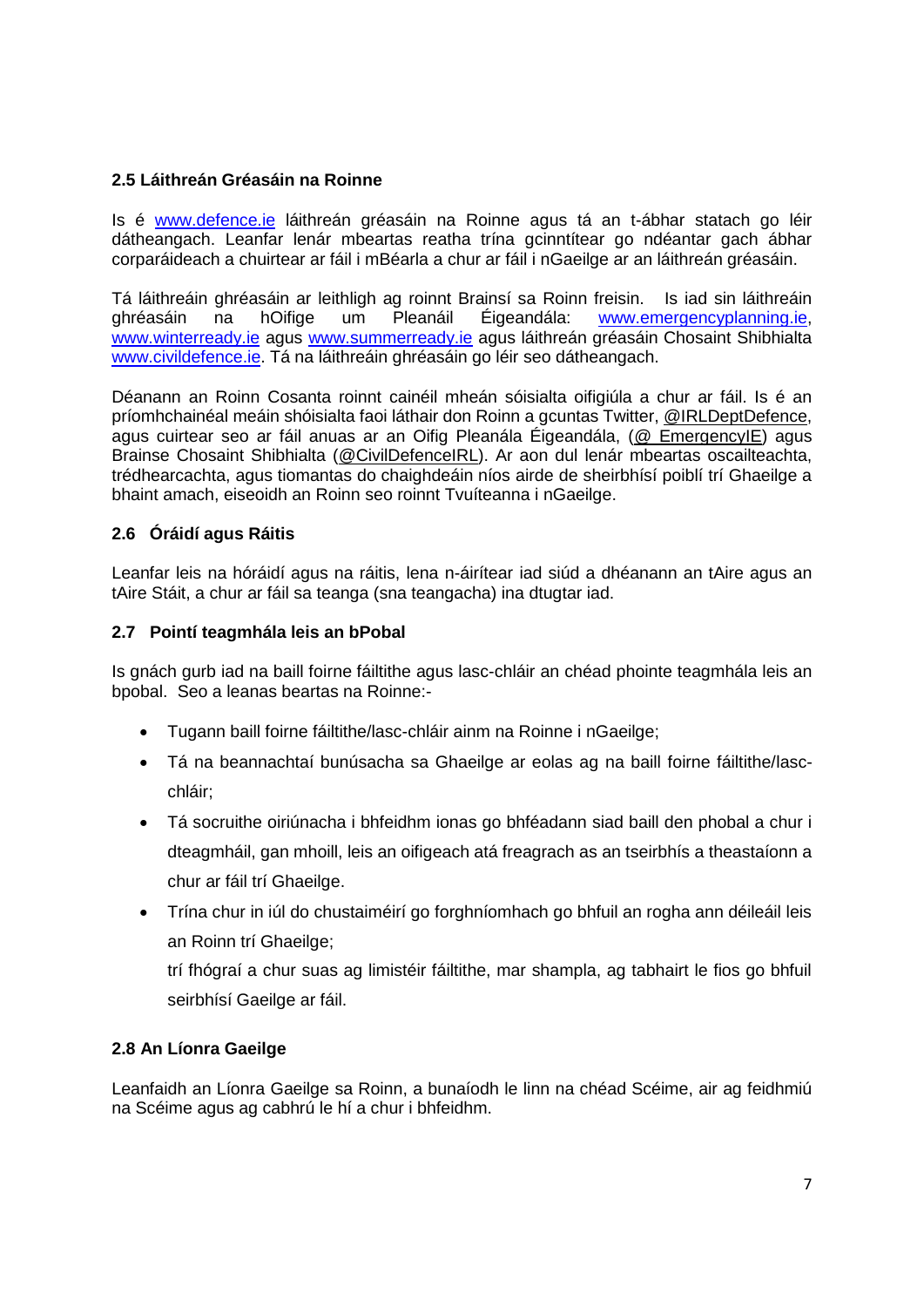#### **FEABHSÚ SEIRBHÍSÍ LE CUR AR FÁIL GO DÁTHEANGACH**

Leagann an chaibidil seo amach na bearta a dtabharfaidh an Roinn Cosanta fúthu chun seirbhísí i nGaeilge a fheabhsú. Cuirfear na bearta sin i bhfeidhm i gcaitheamh na tréimhse a mbeidh an Scéim i bhfeidhm lena linn.

**\_\_\_\_\_\_\_\_\_\_\_\_\_\_\_\_\_\_\_\_\_\_\_\_\_\_\_\_\_\_\_\_\_\_\_\_\_\_\_\_\_\_\_\_\_\_\_\_\_\_\_\_\_\_\_\_\_\_\_\_\_\_\_\_\_\_\_\_\_\_\_\_\_**

#### **3.1 Seirbhísí Dátheangacha**

De réir na ngealltanas atá cuimsithe i scéimeanna roimhe seo agus ag cur leo:

- Beidh gach foirm iarratais/eolais agus bileog fós lán-dátheangach (laistigh den chlúdach céanna, ach amháin áit nach féidir é sin a dhéanamh mar gheall ar mhéid, nádúr nó leagan amach an ábhair) agus déanfar aon fhoirmeacha agus bhileoga atá fós ann lán-dátheangach de réir mar a éagann na stoic reatha agus mar a chlóitear bileoga nua.
- Leanfaidh an Roinn ar aghaidh ag déanamh cinnte go mbeidh gach foilseachán, lena n-áirítear bileoga agus bróisiúir eolais a chuirtear le chéile i nGaeilge nó go dátheangach, curtha ar fáil ar an láithreán gréasáin i nGaeilge agus i mBéarla ag an am céanna.
- Tá teacht ag gach Brainse ar ghrúpa cainteoirí Gaeilge atá ar fáil dóibh chun seirbhísí a chur ar fáil i nGaeilge nuair a iarrtar orthu agus leanfaidh an teacht sin a bheith orthu. Déanfaidh an Roinn iarracht an grúpa sin a mhéadú le linn na Scéime. Mar thoradh air sin, beifear in ann a chinntiú go mbeidh seirbhís dhátheangach ar fáil ó gach Brainse.
- Cinnteoidh an Roinn áit a bhfuil láithreáin ghréasáin nua á dtabhairt isteach nó áit a bhfuil láithreáin ghréasáin á n-uasghrádú go mbeidh an t-ábhar statach dátheangach.
- Leanfaidh an Roinn ar aghaidh ag cur feabhais ar a láithreán gréasáin le linn shaolré na Scéime. Beidh "Leathanach Baile" agus "Leathanach Fúinn" na Roinne fós ar fáil i mBéarla agus i nGaeilge araon agus cuirfear leathanaigh bhreise ar fáil i nGaeilge i rith amfhráma na Scéime.
- Tá na córais ríomhaire reatha comhlíontach ó thaobh na Gaeilge. Beidh aon chórais ríomhaire nua a shuiteálfaidh an Roinn nó a shuiteálfar ar a son comhlíontach ó thaobh na Gaeilge freisin.
- Is é Eolas@defence.ie an seoladh ríomhphoist ilchineálach le haghaidh fiosruithe i nGaeilge, agus leanfar ar aghaidh ag déileáil le fiosruithe chuig an seoladh ríomhphoist sin de réir na gcaighdeán reatha um sheirbhís ardchaighdeáin do chustaiméirí.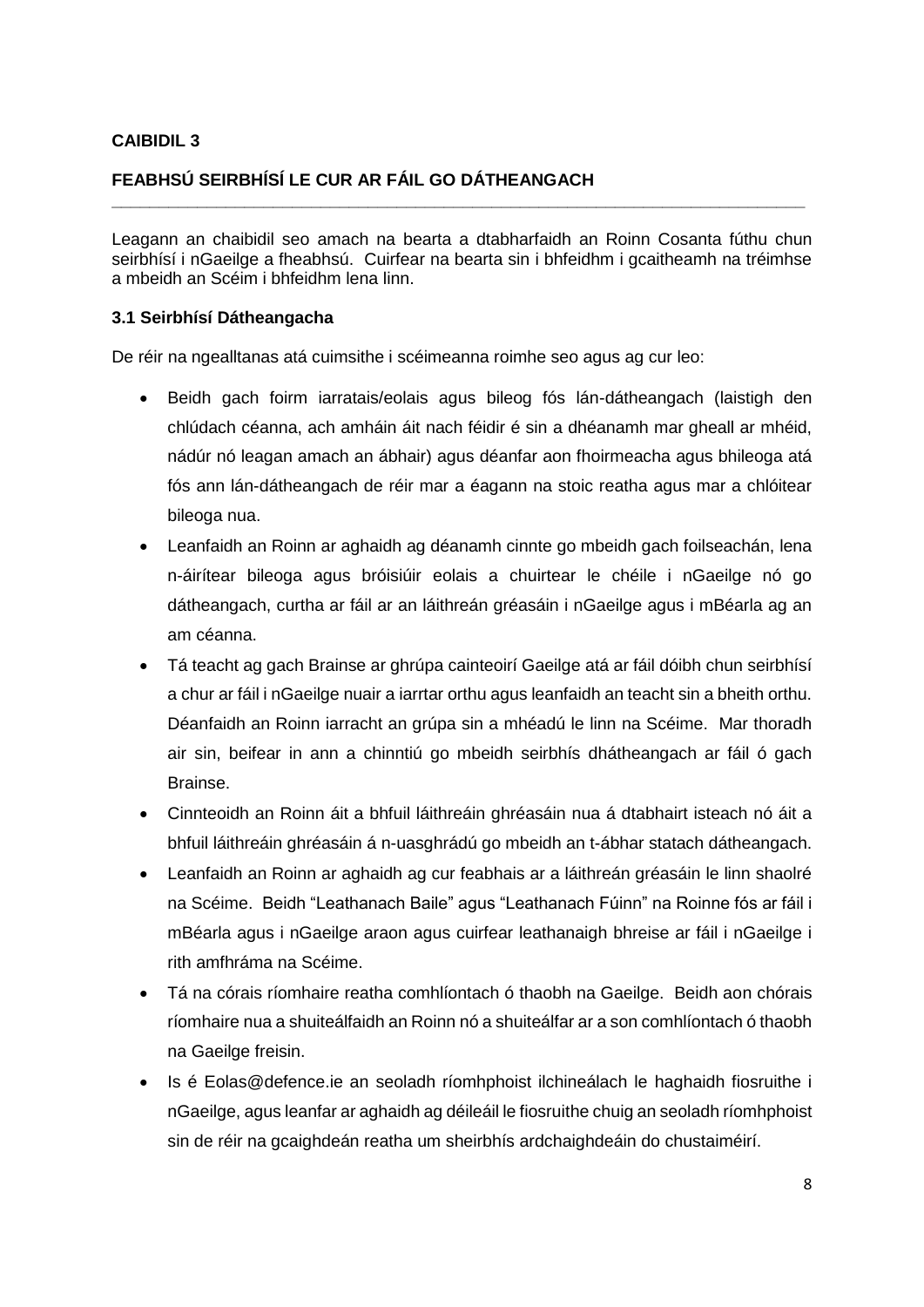- Tá eolas párolla, áit a bhfuil sé ar fáil go leictreonach, ar fáil sa dá theanga agus tá an leagan páipéir (Duillín Pá agus Pá-ordú/ Duillín Pá) lán-dátheangach.
- Maidir le doiciméid nach bhfuil moltaí beartais phoiblí leagtha amach iontu, doiciméid beartais inmheánaigh agus doiciméad de chineál teicniúil nach scaiptear ach go teoranta, ní fhoilseofar i nGaeilge iad le linn na tríú Scéime, ach má éilítear go sonrach roimh ré go ndéanfaí iad a fhoilsiú i nGaeilge.
- Eiseoidh an Roinn 25% de phreaseisiúintí in aghaidh na bliana i nGaeilge ag an am céanna leis an leagan Béarla. Cuirfear iad sin ar fáil ar láithreán gréasáin na Roinne freisin.
- Tá téacs na Roinne nuair a chuireann sí a hainm le rudaí dátheangach.

#### **3.2 Socrúchán Foirne**

Chun cinntiú go mbeidh grúpa cainteoirí Gaeilge ar fáil go leanúnach, seo a leanas a dhéanfaidh an Roinn:-

- Leanfaidh sí uirthi ag déanamh measúnaithe ar inniúlacht bhaill foirne nua a thagann isteach sa Roinn ó thaobh na Gaeilge;
- Leanfaidh sí uirthi ag lorg oibrithe breise chun seirbhísí Gaeilge a sholáthar ar bhonn deonach.

#### **3.3 Poist Ainmnithe Ghaeilge**

#### **Cumas Gaeilge**

Agus aird ar bheartas an Rialtais chun soláthar barrfheabhsaithe seirbhísí i nGaeilge a chur ar fáil, déanfaidh an Roinn, faoi dheireadh chéad bhliain na Scéime, aon phost ina bhfuil inniúlacht sa Ghaeilge bunriachtanach a aithint. Déanfar gach iarracht na ceanglais seo a chomhlíonadh faoi dheireadh na Scéime agus aird á thabhairt ar bheartais earcaíochta, ardú céime agus oiliúna de réir mar is cuí. Cuirfidh sé seo ar chumas na Roinne feabhas de réir a chéile a chur ar sheirbhísí Gaeilge a phleanáil agus tosaíocht a thabhairt dóibh ar bhealach straitéiseach.

#### **3.4 Foghlaim agus Forbairt Daoine**

Tá an Rannóg Oiliúna agus Forbartha tiomanta chun oiliúint a sholáthar do gach ball foirne de réir an Chórais Bhainistíochta agus Forbartha Feidhmíochta (CBFF) chun forbairt ghinearálta na mball foirne laistigh den Roinn a fheabhsú. Chun feabhas a chur ar ár gcuid seirbhísí i nGaeilge leanfaimid orainn:-

 Ag fógairt gach cúrsa Gaeilge atá ar fáil do bhaill foirne agus freastal ar chúrsaí, i rith uaireanta oibre san áireamh (nuair is cuí) a éascú;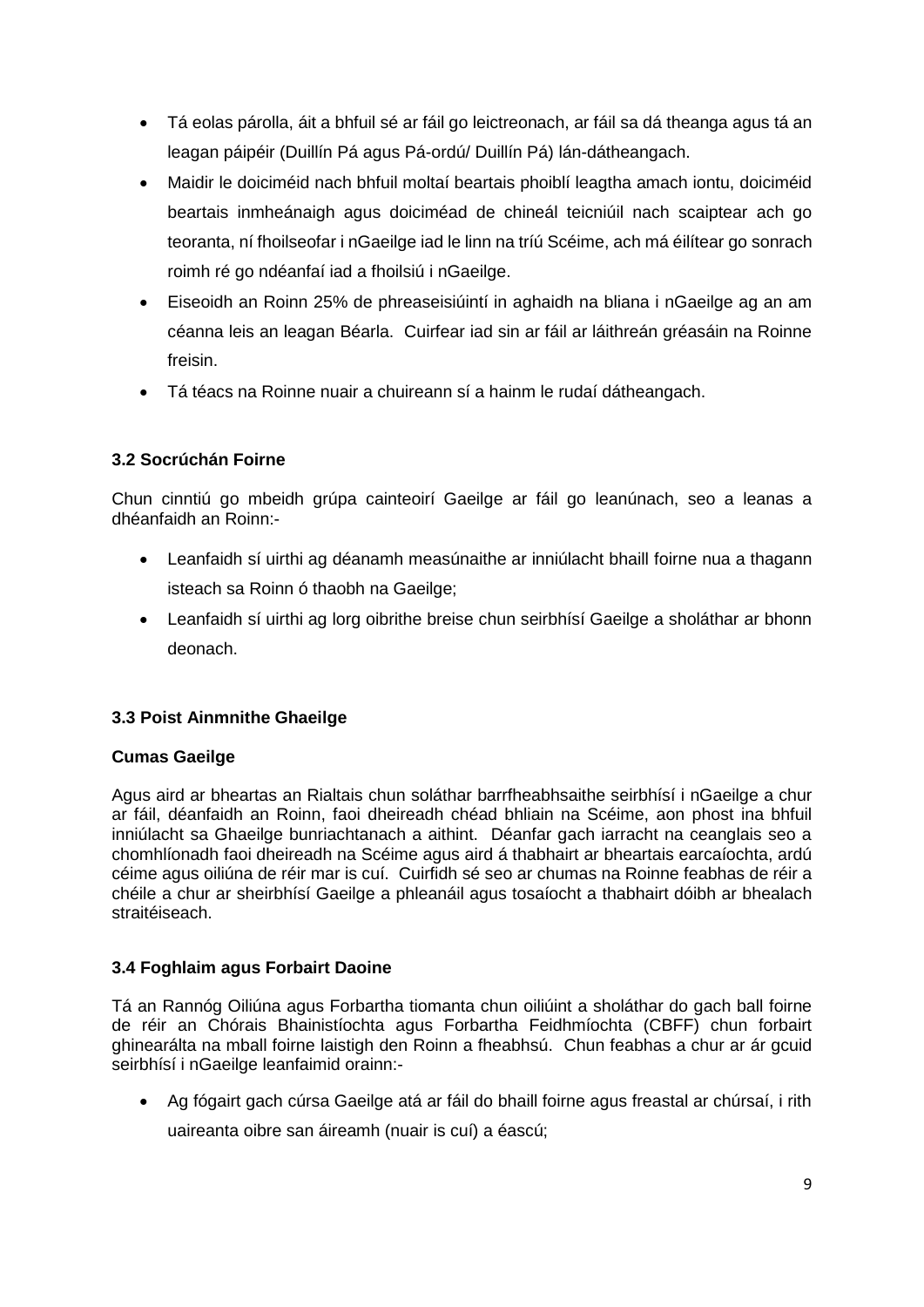- A chinntiú go bhfuil a fhios ag baill foirne go bhfuil cúrsaí Gaeilge in ann a bheith mar chuid dá bplean foghlama agus forbartha faoi CBFF;
- Na roghanna atá ar fáil a fhiosrú le cur le hoiliúint Ghaeilge sa Roinn;
- Leanúint ag oibriú lenár gcomhpháirtithe oiliúna lena chinntiú go sásaíonn cúrsaí Gaeilge riachtanais na Roinne go héifeachtach;
- Eolas ar Acht na dTeangacha Oifigiúla agus feasacht Gaeilge a chur san áireamh i gClár Ionduchtúcháin na Roinne chun feasacht a mhéadú;
- Comhthionscnaimh idir foireann na Roinne agus comhaltaí Óglaigh na hÉireann a chur chun cinn.

#### **3.5 DNET**

Déanfaidh an Roinn cinnte go mbeidh an áit shannta don Ghaeilge ar láithreán Inlín na Roinne, DNET, fós ag cabhrú le baill foirne chun seirbhísí a thabhairt trí Ghaeilge. Áirítear leis an limistéar seo:-

- Ainmneacha na mball foirne atá ar fáil chun déileáil le fiosruithe trí Ghaeilge
- Foclóir Gaeilge/Béarla agus Foclóir Béarla/Gaeilge
- Liosta d'aistritheoirí creidiúnaithe
- Frásaí Gaeilge a úsáidtear go coitianta
- Teachtaireachtaí samplacha 'as láthair ón oifig' agus teachtaireachtaí samplacha glórphoist
- Eolas faoi chúrsaí oiliúna Gaeilge
- Cóipeanna d'Acht na dTeangacha Oifigiúla agus de Scéimeanna
- Naisc ar líne leis na láithreáin aitheanta um théarmaíocht na Gaeilge www.tearma.ie agus www.gaeilge.ie

#### **3.6 Logainmneacha Gaeltachta**

Úsáidfidh an Roinn an leagan oifigiúil de na leaganacha Gaeltachta mar atá dearbhaithe san Ordú Logainmneacha (Ceantair Ghaeltachta) 2004 do ghnó oifigiúil. Tá leaganacha oifigiúla logainmneacha le fáil ag: www.logainm.ie

#### **3.7 An Straitéis 20 Bliain don Ghaeilge 2010-2030**

Leanfaidh an Roinn ar aghaidh ag tabhairt tacaíochta don Straitéis 20 Bliain don Ghaeilge agus oibreoidh sí i gcomhpháirt leis an Roinn Turasóireachta, Cultúir, Ealaíon, Gaeltachta, Spóirt agus Meán agus le páirtithe leasmhara eile atá rannpháirteach sa phróiseas.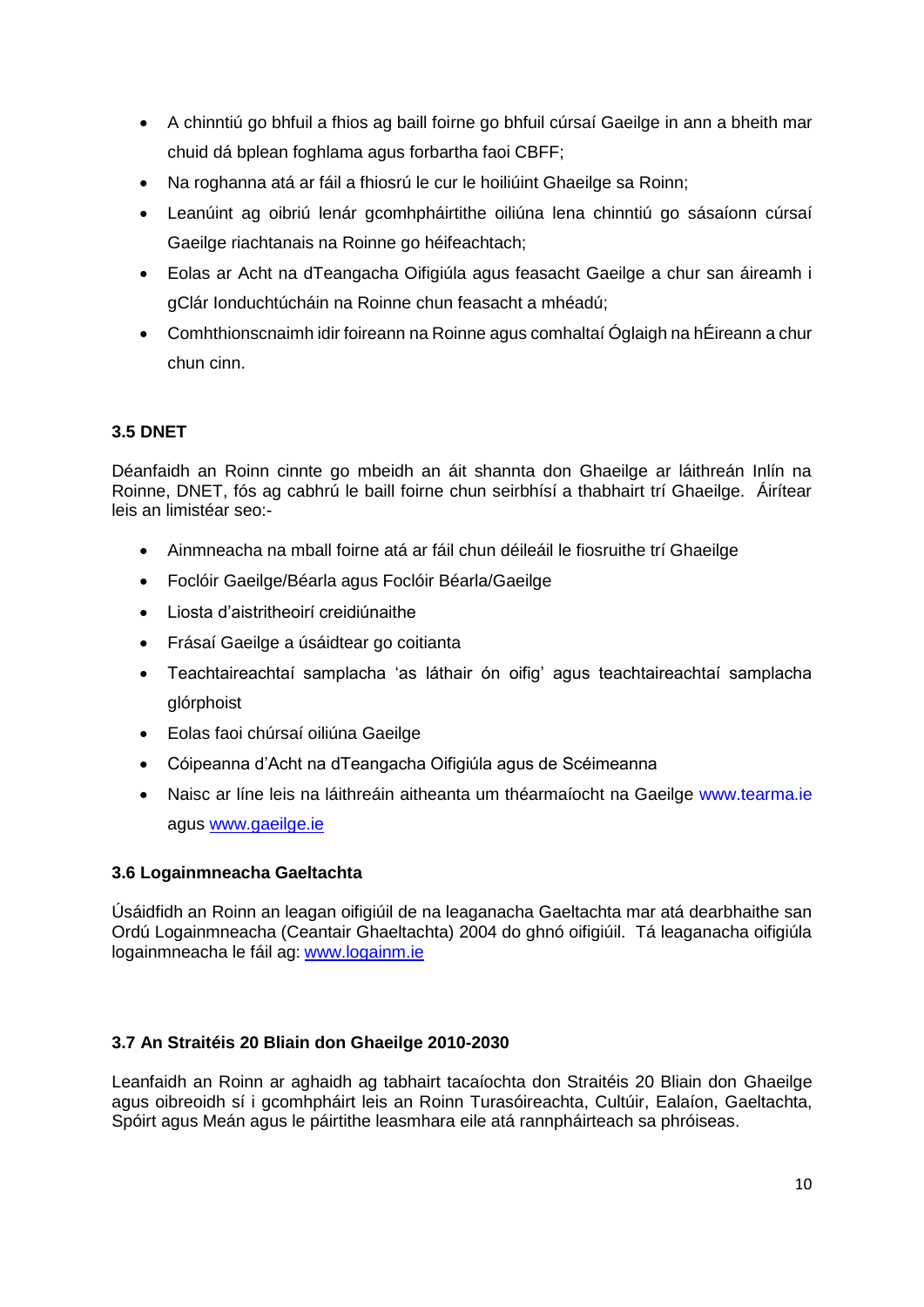#### **3.8 Cosaint Shibhialta**

Tá Cosaint Shibhialta san áireamh mar chuid thábhachtach den Scéim seo. Tá Craobh Chosaint Shibhialta ag leanúint d'éide/éadach cosanta nua, atá sa dá theanga, a cheannach ar bhonn céimithe. De réir a bheartais, déantar gach feithicil nua a cheannaítear a mharcáil sa dá theanga. Tá an t-eolas a sholáthraítear ar láithreán gréasáin dátheangach.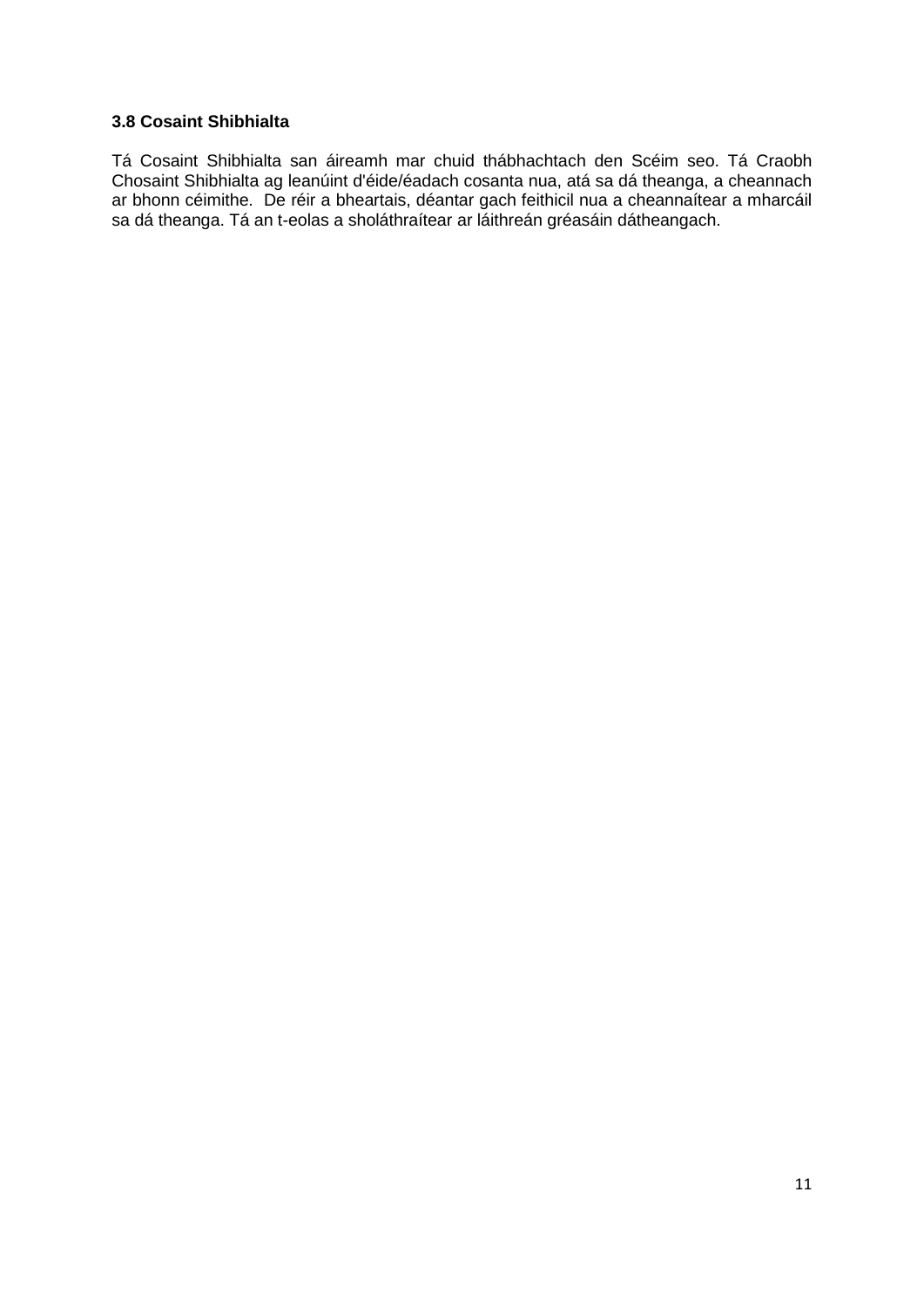#### **MONATÓIREACHT AGUS ATHBHREITHNIÚ**

Déanfaidh an Bord Bainistíochta athbhreithniú ar fheidhmiú na Scéime seo. Cabhróidh an tOifigeach Seirbhíse Custaiméara, na Bainisteoirí Líne agus an Líonra Gaeilge leo leis an obair sin.

**\_\_\_\_\_\_\_\_\_\_\_\_\_\_\_\_\_\_\_\_\_\_\_\_\_\_\_\_\_\_\_\_\_\_\_\_\_\_\_\_\_\_\_\_\_\_\_\_\_\_\_\_\_\_\_\_\_\_\_\_\_\_\_\_\_\_\_\_\_\_\_\_\_**

Áireoidh an tOifigeach Seirbhíse Custaiméara ceisteanna maidir le sásamh faoi sholáthar seirbhísí trí Ghaeilge i suirbhéanna custaiméara amach anseo, agus le cabhair ón Líonra Gaeilge, déanfaidh sé/sí monatóireacht ar an éileamh ar sheirbhísí na Gaeilge i rith shaolré na Scéime. Áireofar tuairisc ar dhul chun cinn maidir le gealltanais i dTuarascáil Bhliantúil na Roinne.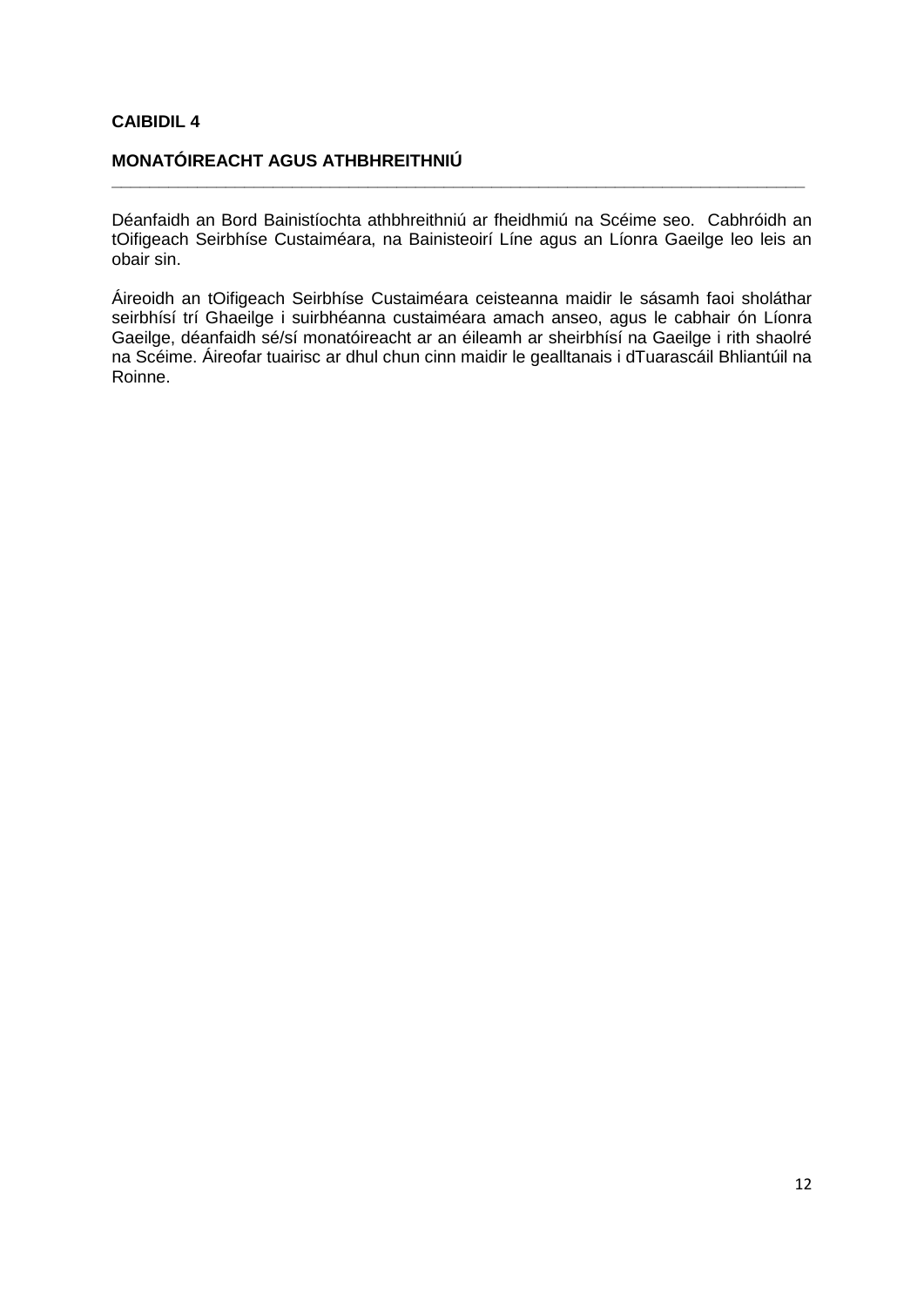# **AN SCÉIM LENA GCOMHAONTAÍTEAR A FHOILSIÚ**

Déanfar an Scéim a phoibliú don Phobal i gCoitinne ar na bealaí seo a leanas:-

- Preaseisiúint;
- Scaipeadh ar na gníomhaireachtaí, comhlachtaí poiblí agus páirtithe cuí;
- Láithreán gréasáin na Roinne.

Chomh maith leis sin, tapóidh an Roinn gach deis agus í ag idirghníomhú le custaiméirí ó lá go chéile, na seirbhísí a chuireann sí ar fáil trí Ghaeilge a chur chun cinn agus a fhógairt, lena n-áirítear:

**\_\_\_\_\_\_\_\_\_\_\_\_\_\_\_\_\_\_\_\_\_\_\_\_\_\_\_\_\_\_\_\_\_\_\_\_\_\_\_\_\_\_\_\_\_\_\_\_\_\_\_\_\_\_\_\_\_\_\_\_\_\_\_\_\_\_\_**

 trína chur in iúl do chustaiméirí go réamhghníomhach go bhfuil an rogha ann déileáil leis an Roinn trí Ghaeilge;

trí fhógraí a chur in airde ag limistéir fáiltithe, mar shampla, a thugann le fios na seirbhísí Gaeilge atá ar fáil;

- tríd na seirbhísí sin a thaispeáint go soiléir ar láithreán gréasáin na Roinne;
- trí fhonótaí ar bhileoga eolais agus fhoirmeacha iarratais áirithe ag cur in iúl go bhfuil na doiciméid sin ar fáil i nGaeilge freisin (áit nach bhfuil ábhar clóite dátheangach ar fáil faoi aon chlúdach amháin)
- an suntas céanna a thabhairt d'ábhar Gaeilge agus Béarla.

Tá cóip den Scéim seo seolta ar aghaidh chuig Oifig an Choimisinéara Teanga.